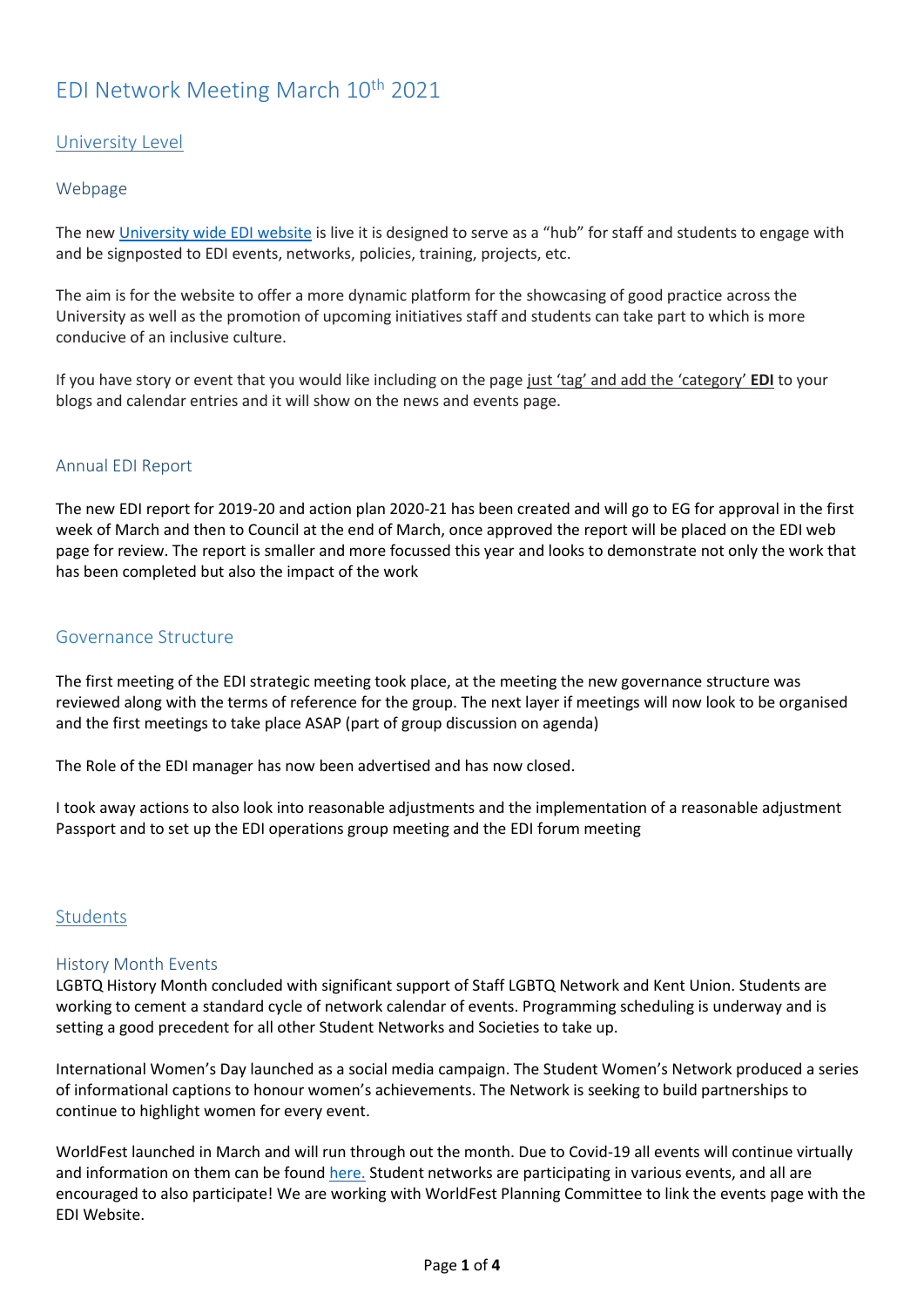#### Mindful of Student Concerns

Student Networks continue to raise concerns about funding for their events. Student Services is currently crafting a form to highlight and make accessible all of the funding available to support network activities. Approval is anticipated. In the meantime, students have been encouraged to contact Auzimuth Jackson, Student EDI Officer directly to inquire about funding options.

We are also being mindful of students concerns with virtual fatigue and accessibility. The InK Tool has been relaunched and highlighted on EDI Website and Student Services anticipates an increase in its use.

## **Staff**

# New Online Staff Harassment Reporting Form Reporting harassment

Since the publications of a number of reports by the EHRC – [Tackling racial harassment-](https://www.equalityhumanrights.com/sites/default/files/tackling-racial-harassment-universities-challenged.pdf) Universities challenged, [Sexual Harassment and Harassment ay work guidance document](https://www.equalityhumanrights.com/en/publication-download/sexual-harassment-and-harassment-work-technical-guidance) and the [Universities UK Tackling Racial Harassment](https://www.universitiesuk.ac.uk/tackling-racial-harassment)  [in Higher education guidance,](https://www.universitiesuk.ac.uk/tackling-racial-harassment) we have been working to implement a number of the recommendations made;

- Completion and tracking of training to increase the understanding of harassment,
- An update of our intranet pages and induction to supply more information in relation to harassment,
- A review of our policies and investigation processes as well as the process for reporting.

We are pleased to announce as a result of this work, in Collaboration with the University IS department and our [harassment contacts,](https://webtools.kent.ac.uk/site-editor/draft/www.kent.ac.uk/equality-diversity-inclusivity/harassment/harassment-contacts) a[n online form](https://webtools.kent.ac.uk/site-editor/draft/www.kent.ac.uk/equality-diversity-inclusivity/reporting-incidents) has been created that will allow all staff to disclose and report a number of situations either **anonymously** or **fully disclosed**.

Staff can make a report using the online reporting form situated on the [new EDI intranet page](https://webtools.kent.ac.uk/site-editor/draft/www.kent.ac.uk/equality-diversity-inclusivity/) or by contacting one of the many harassment contacts for advice.

*New training* **is available for all Staff on Bullying and Harassment [via Staff Training Moodle](https://moodle.kent.ac.uk/stafftraining/course/view.php?id=25)**

**This module will introduce you to the causes and costs of bullying, harassment and victimisation in the workplace. It will show you how to identify bullying behaviour and the steps you can take to put a stop to it.**

*Harassment contacts -* We are always looking for more harassment contacts and would like to increase the diversity of our pool of contacts. If you would like to become a Harassment contact please email [Staff Harassment](file:///C:/Users/cc730/AppData/Local/Microsoft/Windows/INetCache/Content.Outlook/6WGH15G8/Staffharassment@kent.ac.uk) to receive further information on the process and the training you will receive.

*Harassment contact training – 30th March 14.00-16.00* - Let Claire know if you wish to attend and become a harassment contact

## Mental Health resources/ Training

- **Mental Health for Managers**, session available Thursday 25th March 0930-12.30 book via Staff Connect
- O[n staff training Moodle,](https://sso.id.kent.ac.uk/idp/module.php/core/loginuserpass.php?AuthState=_31f305109c82ed4ddb97babb59eabc8184de7ec47b%3Ahttps%3A%2F%2Fsso.id.kent.ac.uk%2Fidp%2Fsaml2%2Fidp%2FSSOService.php%3Fspentityid%3Dhttps%253A%252F%252Fmoodle.kent.ac.uk%252F_sp%26RelayState%3Dhttps%253A%252F%252Fmoodle.kent.ac.uk%252Fstafftraining%252Fmy%252F%26cookieTime%3D1611566665) a new online module was released on the 4th February on **Mental Health Awareness**, which is open to all staff

The Team working on implementing the [Thriving at work,](https://assets.publishing.service.gov.uk/government/uploads/system/uploads/attachment_data/file/658145/thriving-at-work-stevenson-farmer-review.pdf) mental health in the workplace standards have launched the [One Stop Shop of Mental Health](https://livekentac.sharepoint.com/sites/MentalHealthSupport?e=1%3A42617a66528a47c4896854b3e63a3221) resources for all staff to access. Including the information on the Staff Employee Assistance Programme.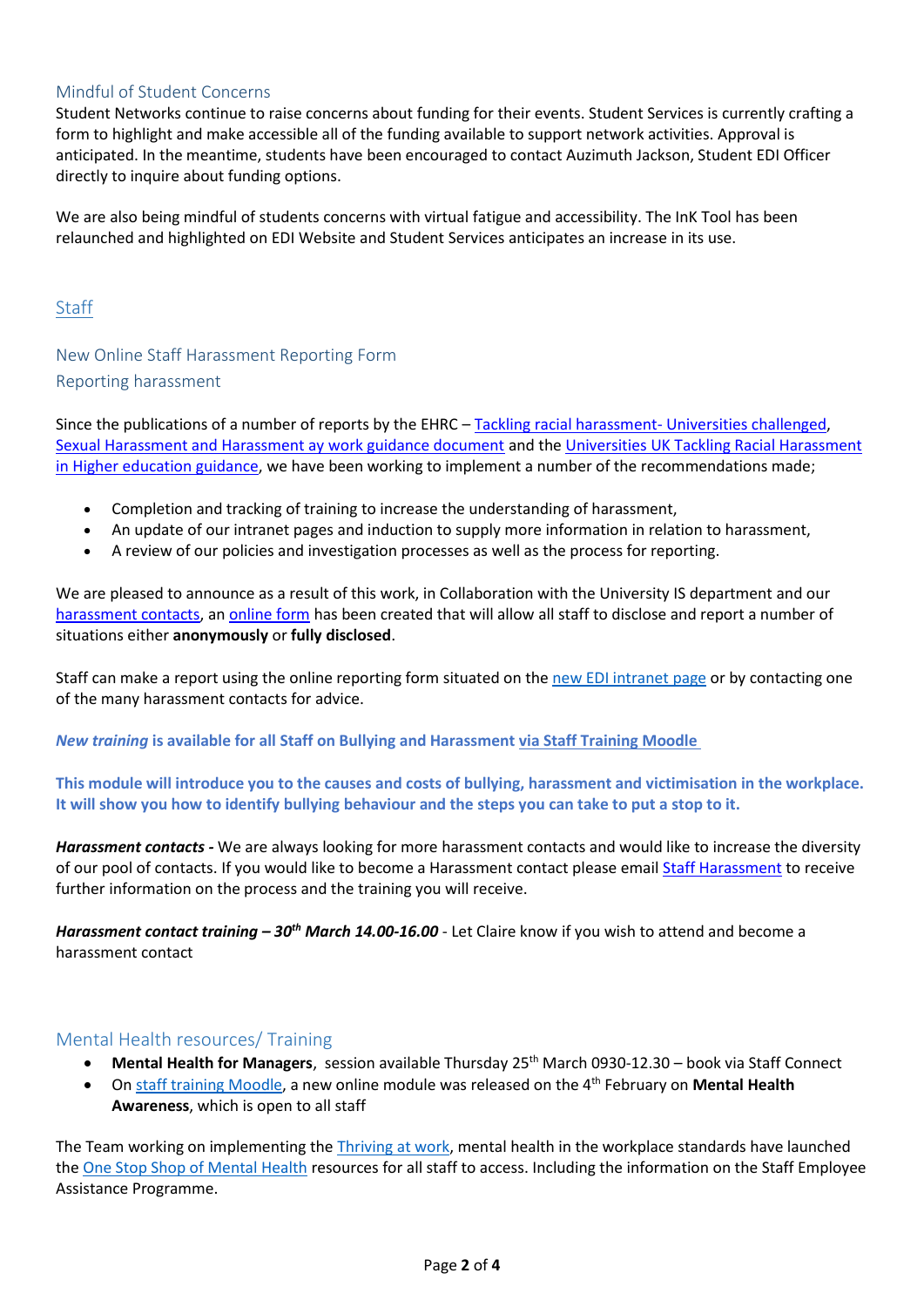Over the next couple of months we will be arranging some Lunch and Learns around different University processes i.e. EAP/return to work interviews and the referral scheme and also look to implement Mental Health Champions

# Gender Pay Gap 2020

The new report has been written and is awaiting approval this will be published on the EDI webpage by the end of March

## Tackling Racism Training Programmes

There is a university level tackling racism action plan that all parties are reviewing at the moment before the actions are being taken forward

A new **[Challenging Racism webpage](https://webtools.kent.ac.uk/site-editor/draft/www.kent.ac.uk/challenging-racism)** has been created which details all the demands that were recently made along with events and action updates – just waiting to go live

Challenging racism training programmes – there are a series of events planned [Live Webinar Series 18th March -](https://www.eventbrite.co.uk/e/challenging-racism-collaborative-campaign-webinar-series-2021-tickets-137402439395) White Privilege - Speaker Deborah Gabriel [Live Webinar Series 19th April -](https://www.eventbrite.co.uk/e/challenging-racism-collaborative-campaign-webinar-series-2021-tickets-137402439395) Let's talk about Race - Speaker Dr Jason Arday Inclusion Circles - 22nd April - [Taking action on race inequality and inclusion -](https://staffconnect.kent.ac.uk/) booking via Staff Connect [opens Monday 22nd Feb](https://staffconnect.kent.ac.uk/)

Inclusive Line managers programme – Coming soon

ELearning – Coming soon